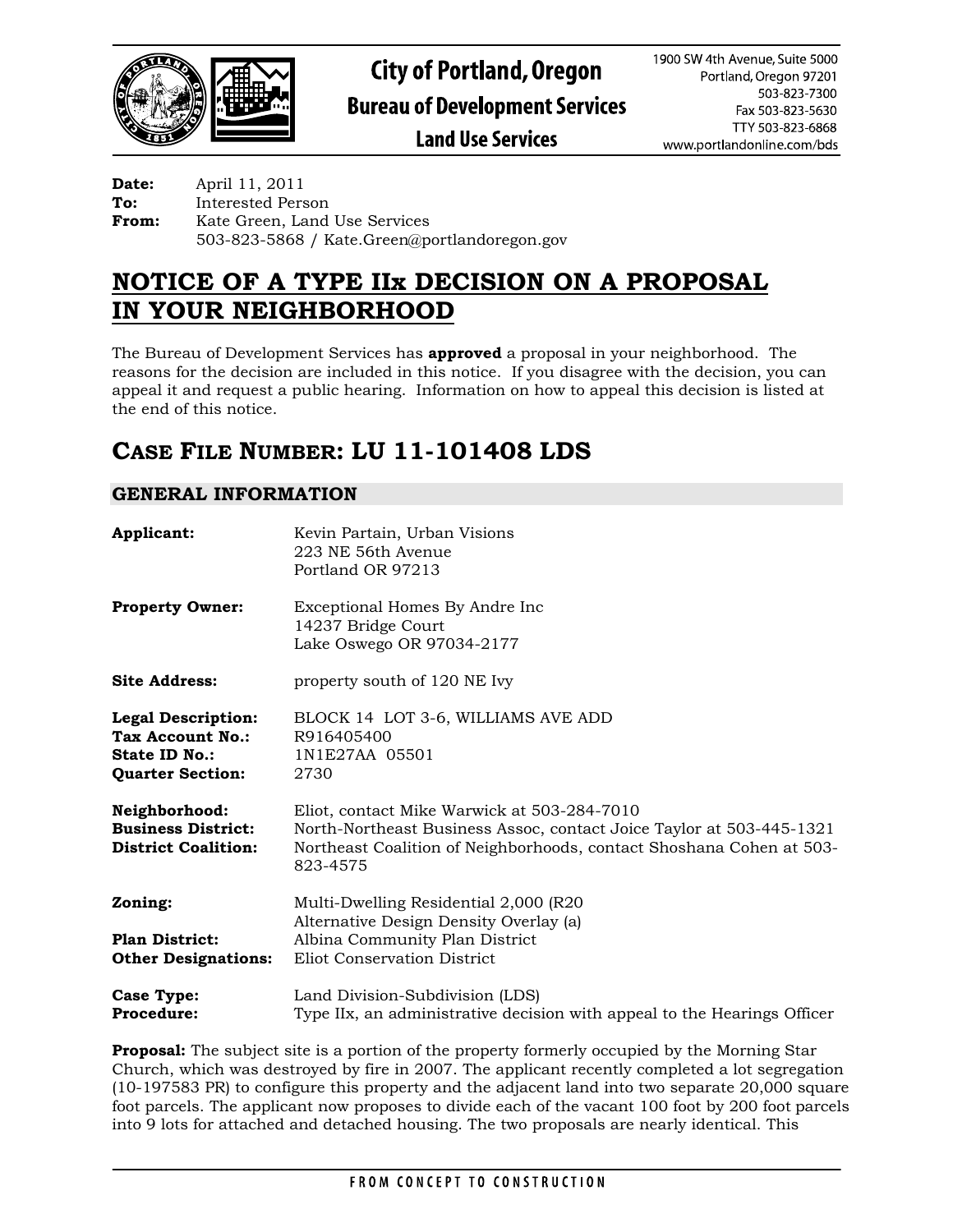application is for the "south" parcel, and a separate notice will be sent regarding the application (LU 11-105625 LDS) for the "north" parcel (see attached zoning map).

The proposed lot sizes are as follows: Lot 1: 1,800 square feet; Lots 2 and 3: 1,600 square feet; Lots 4 through 9: 2,500 square feet.

To address stormwater management and sanitary sewer requirements, onsite drywells are proposed for each lot, and a new sanitary sewer extension is proposed to serve the new lots along NE Rodney.

This subdivision proposal is reviewed through a Type IIx procedure because: (1) the site is in a residential zone; (2) four to ten dwelling units are proposed, not including accessory dwelling units (see 33.660.110).

For purposes of State Law, this land division is considered a subdivision. To subdivide land is to divide an area or tract of land into four or more lots within a calendar year, according to ORS 92.010. ORS 92.010 defines "lot" as a single unit of land created by a subdivision of land. The applicant's proposal is to create 9 units of land (9 lots). Therefore this land division is considered a subdivision.

Additionally, since the site is within the Eliot Conservation District, all new development must comply with the Community Design Standards (33.218); otherwise, the proposal will trigger a Historic Design Review. The applicant has indicated the new development will be designed in accordance with the Community Design Standards, so the proposal does not include a request for a Historic Design Review.

#### **Relevant Approval Criteria:**

In order to be approved, this proposal must comply with the approval criteria of Title 33. The relevant criteria are found in Section **33.660.120, Approval Criteria for Land Divisions in Open Space and Residential Zones**.

# **FACTS**

**Site and Vicinity:** The subject site is 20,000 square-feet in area, and relatively flat except where the grade slopes up to a retaining wall along the east lot line next to the neighboring property. The 200 feet of frontage on NE Cook Street to the south, and 100 feet of frontage on NE Rodney Avenue to the west. The site was formerly developed with a church, which was destroyed in a fire in 2007, and the demolition was finalized in 2011. The site is now vacant and enclosed with a chain-link fence.

The site is situated within the Eliot Conservation District, which is within the Albina Community Plan boundary, and comprises one of the oldest urban areas in Portland. The area has an established street grid. Much of the surrounding residential development to the north and south includes homes built between 1880 and 1910, which feature prominent front porches and entries typical of the Queen Anne and Colonial Revival styles. Approximately 600 feet to the east and west of the site there are major north-south streets (NE MLK Boulevard to the east, and the N Williams and N Vancouver couplet to the west) bordered by mixed commercial, employment, and high density multi-dwelling zoned properties.

#### **Infrastructure:**

**Streets -** The site is located within the Elliot Pedestrian District. The site has approximately 200 feet of frontage on NE Cook, and about 100 feet of frontage on NE Rodney. At this location, NE Cook and NE Rodney are classified as Local Service Streets for all modes in the Transportation System Plan (TSP). Both frontages are improved to current City standards. Parking is currently allowed on both sides of the abutting streets.

Tri-Met provides transit service approximately 300 to 600 feet of the site along streets to the north, east, and west of the site.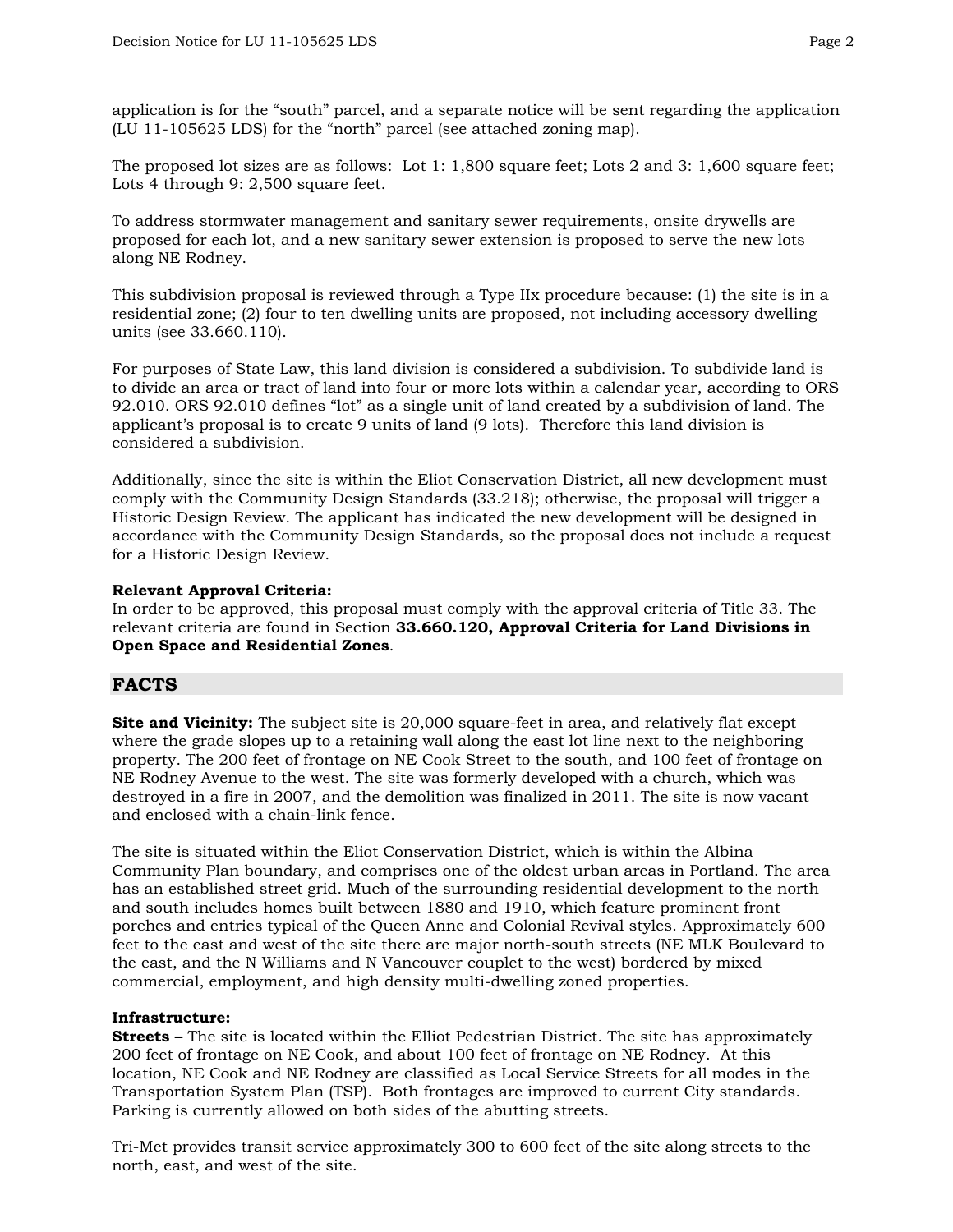**Water Service –** There is an existing 8-inch CI water main in NE Rodney Avenue, and an existing 6-inch CI water main in NE Cook Street.

The estimated static water pressure range for this location is 61 psi to 77 psi at the existing NE Cook Street property line elevation of 184 feet.

**Sanitary Service** - There are existing 10-inch vitrified clay public combination sewer lines in NE Ivy Street and NE Cook Street.

**Zoning:** The site is in the **Multi-Dwelling Residential 2,000 (R2)** zone, which is a mediumdensity multi-dwelling zone, allowing detached, attached and multi-unit structures at a maximum density of one unit per 2,000 square-feet of site area.

The site is also within the **Alternative Design Density (a) overlay** zone, which allows options for additional density if standards are met. This proposal does not utilize the options of the overlay zone.

In addition, the site is within the **Eliot Conservation District** and the **Albina Community Plan District**.

Conservation districts are applied in neighborhoods with special architectural and historic significance. In these districts, proposals for new development or alterations to existing development are subject to the Community Design Standards or a Historic Design Review process, which ensures that the special qualities and characteristics of these districts are preserved.

The Albina Community Plan District is generally intended to ensure compatibility between commercial and industrial development and nearby residential neighborhoods, and to encourage compatible residential infill.

**Land Use History:** City records indicate that prior land use reviews include the following:

- LUR 94-011517 DZ/LUR 94-00615 CU: approval of a Conditional Use with Design Review for a play area for a religious institution; and approval of Modifications (through Design Review) to increase the fence height and reduce the required landscaping.
- LU 07-146177 CU: approval of a Conditional Use Review for a new church, school and 35 space surface parking lot.
- LU 08-106382 HDZM: denial of a Historic Design Review for a new church.
- LU 09-105568 HDZM: approval of a Historic Design Review for a new church.

Since the former religious institution has been removed, the conditional use requirements no longer apply.

**Agency Review:** Several Bureaus have responded to this proposal and relevant comments are addressed under the applicable approval criteria. Please see Exhibits "E" for details.

**Neighborhood Review:** A Notice of Proposal in Your Neighborhood was mailed on **February 11, 2010**. One written response was received from the Eliot Neighborhood Association, which noted concerns about the appearance of the proposed development, but did not cite any specific objections to the land division.

*Staff response: The site is within the Eliot Conservation District and development on the proposed lots must comply with the Community Design Standards, which are intended to integrate new development with the surrounding development. If the proposal does not comply with those standards, the project will be subject to Historic Review, as well as a Land Division Amendment. These provisions should address compatibility of the new development with the adjacent buildings.*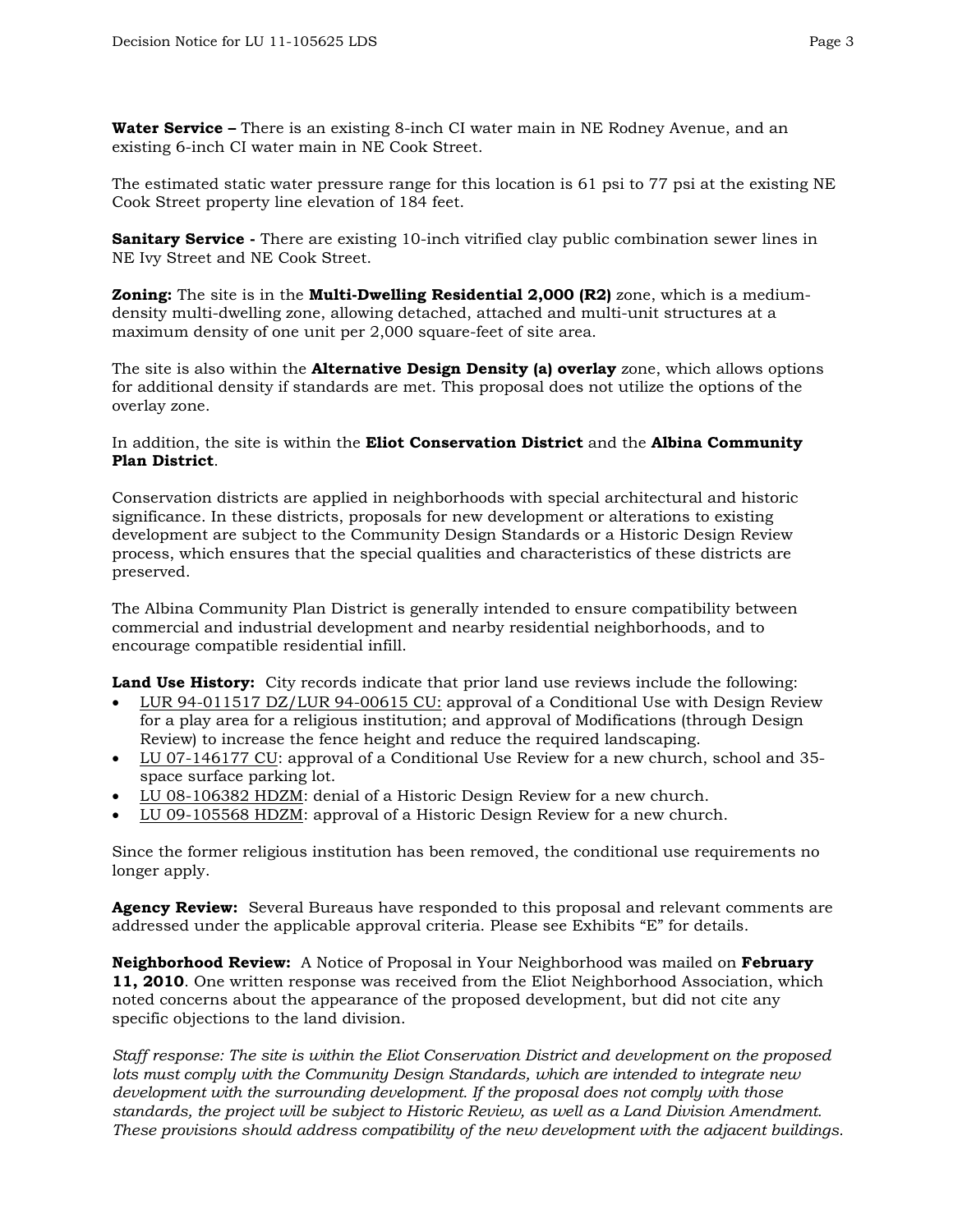# **ZONING CODE APPROVAL CRITERIA**

#### *APPROVAL CRITERIA FOR LAND DIVISIONS IN OPEN SPACE AND RESIDENTIAL ZONES 33.660.120 The Preliminary Plan for a land division will be approved if the review body finds that the applicant has shown that all of the following approval criteria have been met.*

Due to the specific location of this site, and the nature of the proposal, some of the criteria are not applicable. The following table summarizes the criteria that are not applicable. Applicable criteria are addressed below the table.

| Criterion    | <b>Code Chapter/Section and Topic</b>    | Findings: Not applicable because:                   |
|--------------|------------------------------------------|-----------------------------------------------------|
| <sub>B</sub> | 33.630 - Tree Preservation               | No significant trees or trees in excess of 6 inches |
|              |                                          | in diameter are located fully on the site or        |
|              |                                          | outside of the environmental zone on the site.      |
| $\mathsf{C}$ | 33.631 - Flood Hazard Area               | The site is not within the flood hazard area.       |
| D            | 33.632 - Potential Landslide Hazard Area | The site is not within the potential landslide.     |
|              |                                          | hazard area.                                        |
| E            | 33.633 - Phased Land Division or Staged  | Not applicable. These standards only apply to       |
|              | Final Plat                               | land divisions in the RF through R2.5 zones.        |
| F            | 33.634 - Recreation Area                 | Not applicable. The minimum required density is     |
|              |                                          | less than 40 units.                                 |
| H            | 33.636 - Tracts and Easements            | No tracts or easements have been proposed or        |
|              |                                          | will be required.                                   |
| J            | 33.640 - Streams, Springs, and Seeps     | No streams, springs, or seeps are evident on the    |
|              |                                          | site outside of environmental zones.                |
| L            | 33.654.110.B.2 - Dead end streets        | No dead end streets are proposed.                   |
|              | 33.654.110.B.3 - Pedestrian connections  | The site is not located within an I zone.           |
|              | in the I zones                           |                                                     |
|              | 33.654.110.B.4 - Alleys in all zones     | No alleys are proposed or required.                 |
|              | 33.654.120.C.3.c - Turnarounds           | No turnarounds are proposed or required.            |
|              | 33.654.120.D - Common Greens             | No common greens are proposed or required.          |
|              | 33.654.120.E - Pedestrian Connections    | There are no pedestrian connections proposed or     |
|              |                                          | required.                                           |
|              | 33.654.120.F - Alleys                    | No alleys are proposed or required.                 |
|              | 33.654.120.G - Shared Courts             | No shared courts are proposed or required.          |
|              | 33.654.130.D - Partial rights-of-way     | No partial public streets are proposed or required. |

#### **Applicable Approval Criteria are:**

#### **A. Lots. The standards and approval criteria of Chapters 33.605 through 33.612 must be met.**

**Findings:** Chapter 33.612 contains the density and lot dimension requirements applicable in the R3 through IR zones. The applicant is proposing 9 lots; one (Lot 1) for a detached house, and the balance (Lots 2 through 9) for attached houses.

Single-dwelling development is proposed for some or the entire site, therefore the proposed lots must meet minimum density and not exceed the maximum density stated in Table 120-3. The minimum density in the R2 zone is one unit per 2,500 square feet and the maximum density is one unit per 2,000 square feet. The total site area shown on the applicant's survey is 20,000 square feet, so the site has a minimum required density of 8 units and a maximum density of 10 units. The proposal is for 9 units, so the density standards are met.

The required and proposed lot dimensions are shown in the following table. Lot 1 is proposed for a detached house and Lots 2 through 9 are proposed for attached houses:

| R2                     | Minimum<br>lot area<br>(square feet) |    | Minimum<br>lot depth<br>(square feet) | Minimum<br>front lot line<br>(square feet) |
|------------------------|--------------------------------------|----|---------------------------------------|--------------------------------------------|
| <b>Attached Houses</b> | 1,600                                |    | none                                  |                                            |
| <b>Detached Houses</b> | 1,600                                | 25 | none                                  | 25                                         |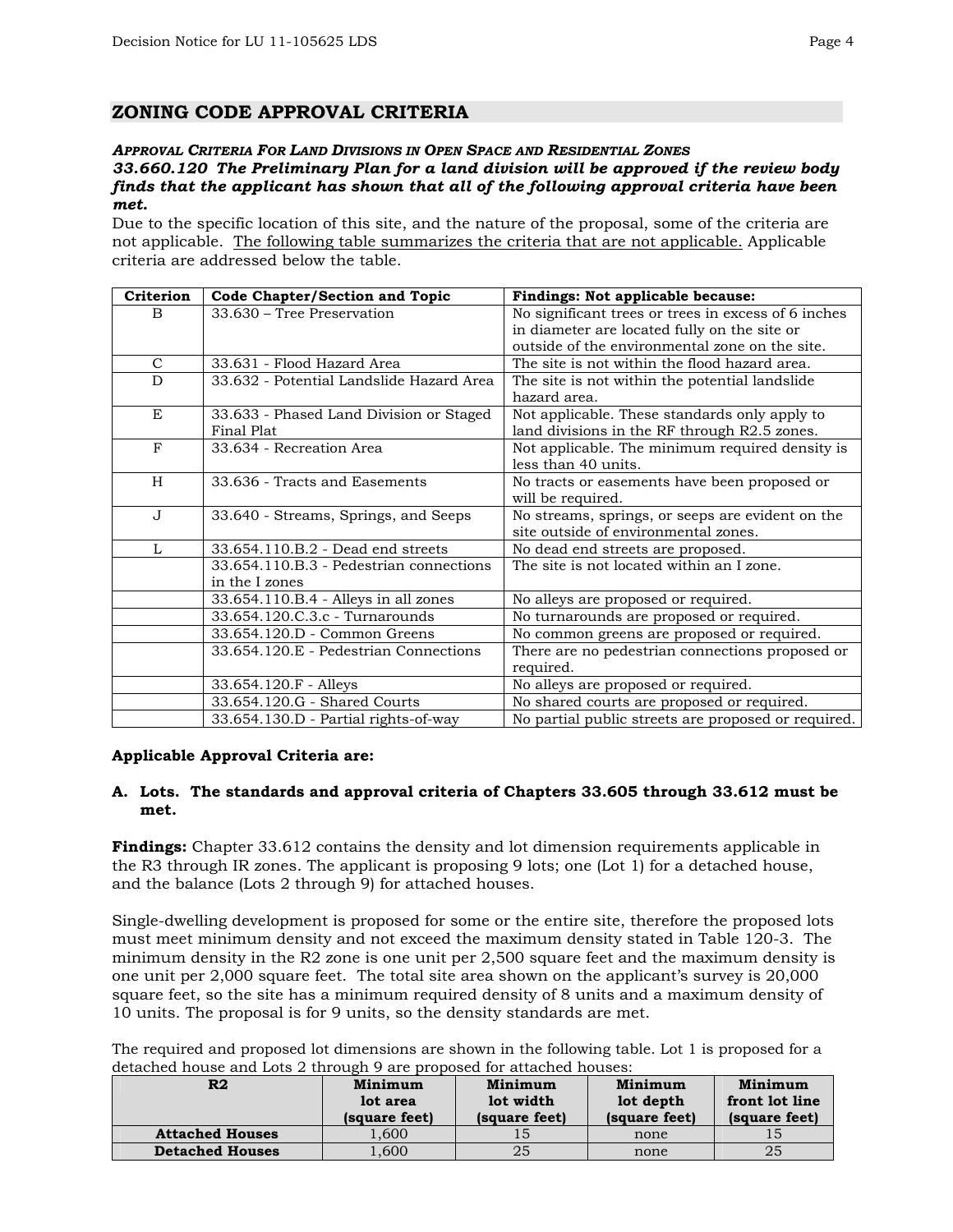| Lot 1 (detached house) | 1,800 | 36 | 50  | 36 |
|------------------------|-------|----|-----|----|
| Lot $2$                | 1,600 | 25 | 64  | 25 |
| Lot 3                  | 1,600 | 25 | 64  | 25 |
| Lot 4                  | 2,500 | 25 | 100 | 25 |
| Lot 5                  | 2,500 | 25 | 100 | 25 |
| Lot 6                  | 2,500 | 25 | 100 | 25 |
| Lot 7                  | 2,500 | 25 | 100 | 25 |
| Lot 8                  | 2,500 | 25 | 100 | 25 |
| Lot 9                  | 2,500 | 25 | 100 | 25 |

\* Width is measured from the midpoints of opposite lot lines.

Only Lot 1 is currently proposed for a detached house; however, all of the lots are of sufficient width to meet the dimensional requirements for both attached and detached houses. Therefore, the lots could be developed with either attached or detached houses.

The findings above show that the proposal complies with the applicable density and lot dimension standards, so this criterion is met.

#### **G. Clearing, Grading and Land Suitability. The approval criteria of Chapter 33.635, Clearing, Grading and Land Suitability must be met.**

#### **Findings:**

#### *Clearing and Grading*

The regulations of Chapter 33.635 ensure that the proposed clearing and grading is reasonable given the infrastructure needs, site conditions, tree preservation requirements, and limit the impacts of erosion and sedimentation to help protect water quality and aquatic habitat.

In this case, the site is primarily flat, and is not located within the Potential Landslide Hazard Area. Therefore, no significant clearing or grading will be required on the site to make the new lots developable. In addition, there are no trees required to be preserved in the areas where new development on the site is anticipated.

#### *Land Suitability*

As noted above, the site was formerly occupied by a religious institution; however, all existing buildings have been removed, and the sewer service has been capped. This should ensure the new lots are suitable for development

Based on the foregoing, the new lots are considered suitable for development, and this criterion is met.

#### **I. Solar access. If single-dwelling detached development is proposed for the site, the approval criteria of Chapter 33.639, Solar Access, must be met.**

**Findings:** The solar access regulations encourage variation in the width of lots to maximize solar access for single-dwelling detached development and minimize shade on adjacent properties.

Though only Lot 1 is proposed for a detached house, the balance of the lots are of sufficient size to allow detached houses as well, so this criterion will be evaluated for all the lots.

The site is on a corner with frontage on NE Cook Street (an east-west street) and NE Rodney Avenue (a north-south street).

Lot 1 is the widest lot and it is on the east side of a north-south street (NE Rodney Avenue), which meets Criterion 33.639.100.B.

Lots 2 through 9 are located on the north side of an east-west oriented street (NE Cook Street). Lots 3 through 9 are interior lots on the north side of the street, and there are no lot width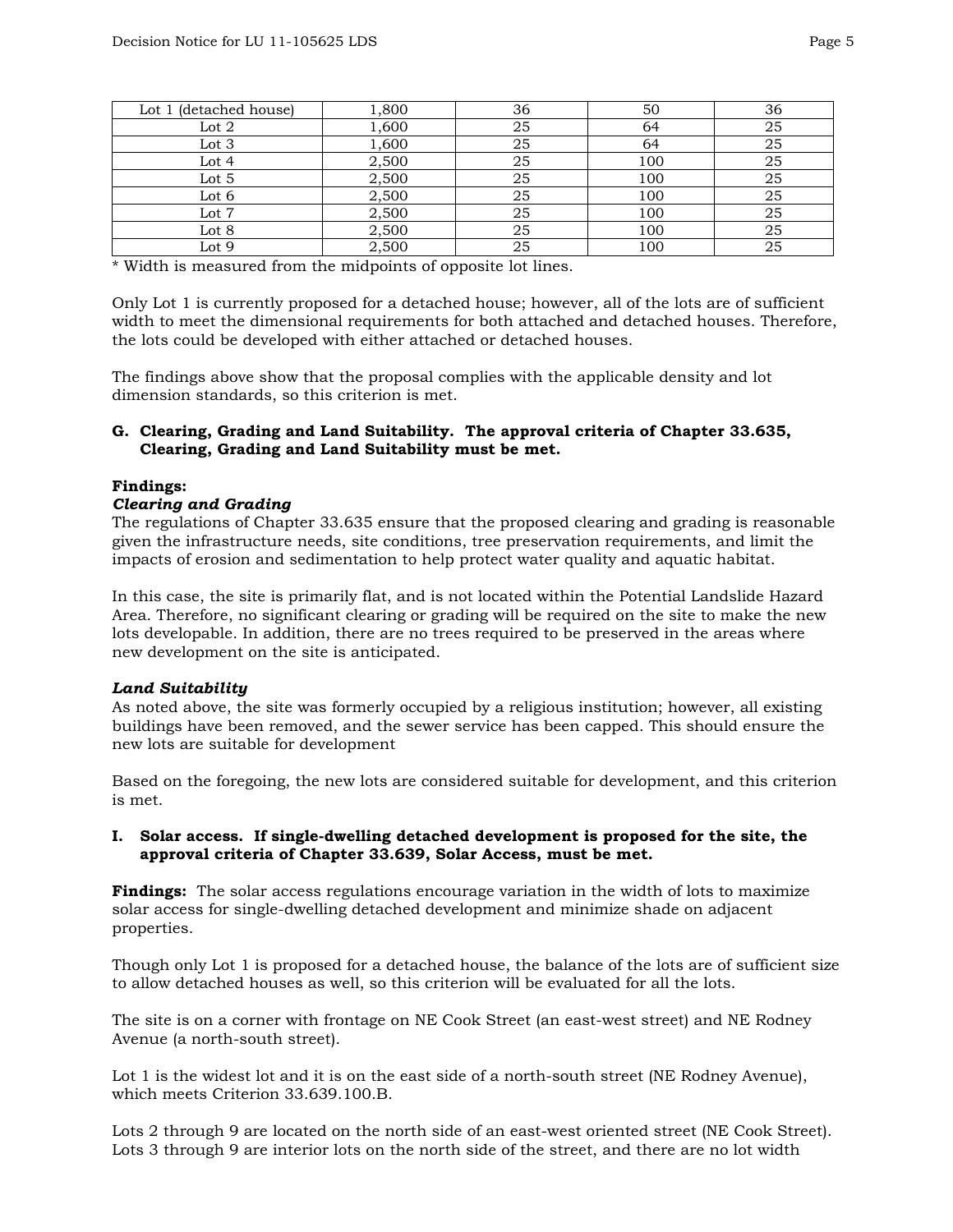preferences for these lots. Lot 2 is located on the northeast corner, and Criterion 33.639.100.A calls for corner lot to be the narrowest. In this case Lots 2 through 9 are all proposed to be the same width.

Since Lots 2 through 9 are proposed for attached houses, but are of sufficient size to allow detached houses, allowing these lots to be the same width will afford the greatest flexibility for the lots to be developed with houses that are as wide as possible. This is consistent with the purpose to maximize solar access for detached houses. Based on these factors, this criterion is met.

- **K. Transportation impacts. The approval criteria of Chapter 33.641, Transportation Impacts, must be met; and,**
- **L. Services and utilities. The regulations and criteria of Chapters 33.651 through 33.654, which address services and utilities, must be met.**

**Findings:** The regulations of Chapter 33.641 allow the traffic impacts caused by dividing and then developing land to be identified, evaluated, and mitigated for if necessary. Chapters 33.651 through 33.654 address water service standards, sanitary sewer disposal standards, stormwater management, utilities and rights of way. The criteria and standards are met as shown in the following table:

**33.651 Water Service standard-**See Exhibit E-3 for detailed bureau comments.

The water standards of 33.651 have been verified. There is no existing water service to the property. There is an 8-inch CI water main in NE Rodney Avenue, and a 6-inch CI water main in NE Cook Street. The Water Bureau notes the proposed lots can be served with connections to these mains.

A Water Bureau review for fixture count will need to be completed at the time of submittal of the building permit for each of the 9 lots to determine appropriate service and meter size. All applicable costs for water service and associated work will be the responsibility of the applicant.

**33.652 Sanitary Sewer Disposal Service standards**-See Exhibit E-1 for detailed comments.

The sanitary sewer standards of 33.652 have been verified. There are existing 10-inch vitrified clay public combined sewer lines located in NE Ivy and NE Cook.

New service branches to the sewer main in NE Cook Street and a public sewer extension in NE Rodney Avenue will be required to be constructed to serve the proposed development at the applicant's or owner's expense.

**33.653.020 & .030 Stormwater Management criteria and standards–**See Exhibits E.1 & E.5

BES has verified that the stormwater management system can be designed that will provide adequate capacity for the expected amount of stormwater.

No stormwater tract is proposed or required. Therefore, criterion A is not applicable.

The applicant has proposed the following stormwater management methods:

**Public Street Improvements:** No street improvements are proposed or required.

Lots 1 through 9: Stormwater from the driveways on the lots will be directed via sheet flow to trench drains, which will discharge to the public sewer system; otherwise the balance of the stormwater from these lots will be directed to individual drywells that will treat the water and slowly infiltrate it into the ground. Each of these lots has sufficient area for a stormwater facility that can be adequately sized and located to meet setback standards, and accommodate water from a reasonably-sized home. Bureau of Environmental Services has indicated conceptual approval of the trench drains and drywells.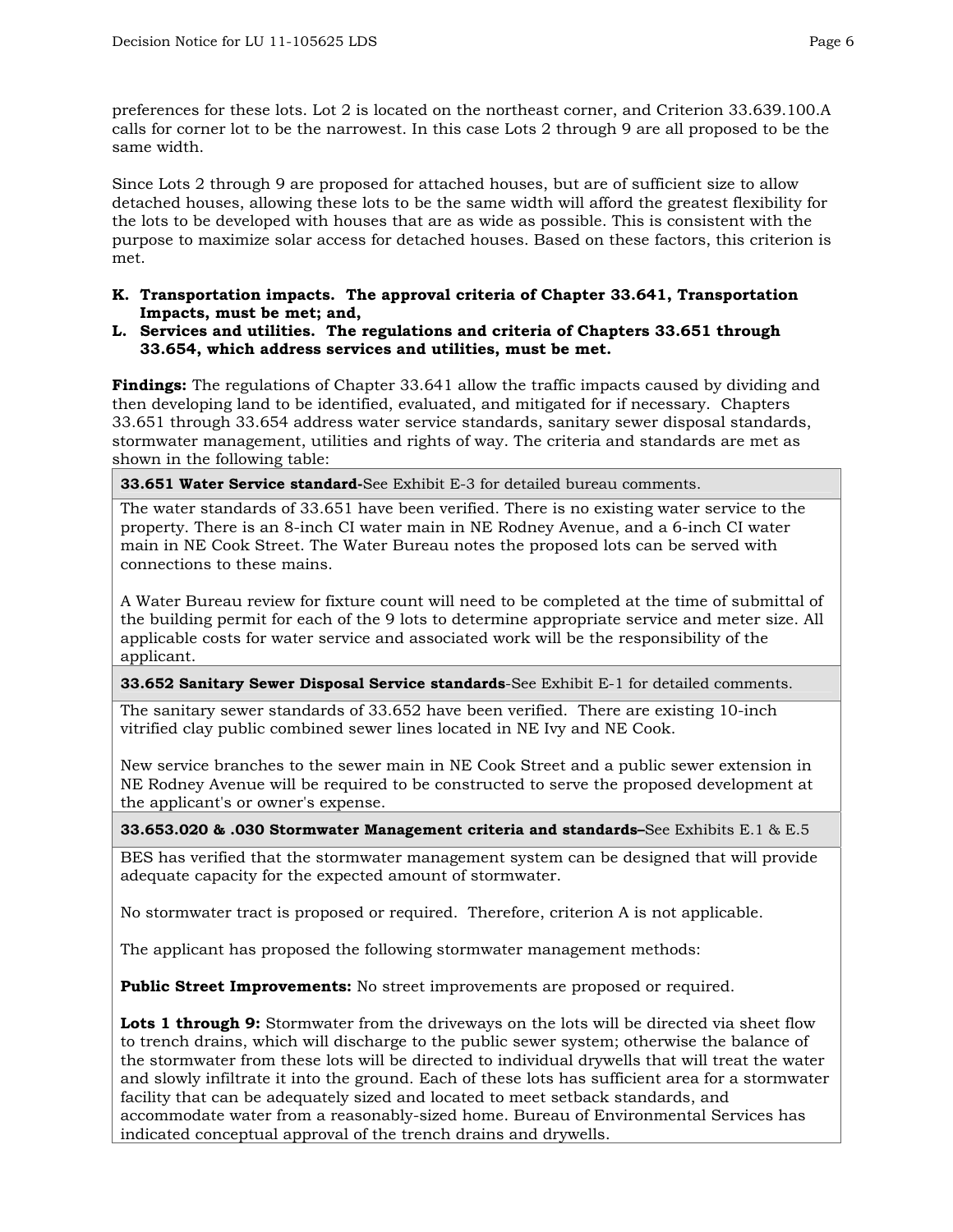#### **33.654.110.B.1 -Through streets and pedestrian connections**

**33.654.130.B - Extension of existing public dead-end streets & pedestrian connections 33.654.130.C - Future extension of proposed dead-end streets & pedestrian connections** 

Generally, through streets should be provided no more than 530 feet apart and at least 200 feet apart. As noted in the response from Portland Transportation, the site is located in an area with an established grid pattern that meets these spacing requirements, so no through streets or pedestrian connections will be required. In addition, the site is located within the Elliot Pedestrian District, and both street frontages are improved to current City standards. As such, this criterion is met.

#### **33.641 – Transportation Impacts – 33.641.020 and 33.641.030 33.654.120.C Width and Design of the street right-of-way 33.654.130.D Partial Rights of way**

Portland Transportation has determined that the 9 units can be expected to generate approximately 54 daily vehicle trips with 5 occurring in the AM and PM peak hours. This relatively small amount of vehicle trips is not expected to result in any significant impact to transportation facilities. The area is established with well defined grid pattern of City blocks. The pedestrian facilities either meet or exceed current City standards. All modes of transportation can safely be supported with existing facilities. The transportation system can safely support the proposed land division in addition to the existing uses in the area.

At this location, NE Rodney and NE Cook are classified as Local Service Streets for all modes. The site is located within the Elliot Pedestrian District. Both frontages are improved to current City standards. No dedications or street improvements beyond repairing any damaged or broken sidewalk and installing street trees where deficiencies exist will be required. Shared driveways shall be required for attached housing units.

Based on the foregoing, this criterion is met.

**33.654.120.E. Approval criterion for the width of pedestrian connections.** 

**Findings:** As noted above, Portland Transportation has determined that width of the existing sidewalk is sufficient to accommodate the anticipated users, so no additional right-of-way or improvements are needed. However, at the time of development, any damages or broken sidewalks must be repaired. Also, at the time of development, street trees must be installed as directed by Urban Forestry. Based on these factors, the width of the pedestrian connection is acceptable, so this criterion is met.

**33.654.130.A - Utilities (defined as telephone, cable, natural gas, electric, etc.)** 

Any easements that may be needed for private utilities that cannot be accommodated within the adjacent right-of-ways can be provided on the final plat. At this time no specific utility easements adjacent to the right-of-way have been identified as being necessary. Therefore, this criterion is met.

# **DEVELOPMENT STANDARDS**

Development standards that are not relevant to the land division review, have not been addressed in the review, but will have to be met at the time that each of the proposed lots is developed.

# **Future Development**

Among the various development standards that will be applicable to this lot, the applicant should take note of:

Detached Houses- Section 33.120.270.D of the Zoning Code allows reduced side setbacks (3 feet from property lines) for detached houses in the multi-dwelling zones on lots that are at least 25 feet wide. This allowance only applies to the setbacks that are interior to the site. The setbacks around the perimeter of the land division site are that of the base zone. At this time, only one lot (Lot 1) is proposed for a detached house; however, all the lots are of sufficient size to allow detached houses, and the applicant may elect to construct either. As such, this proposal is eligible to use these provisions. To take advantage of this allowance, the reduced side setbacks must be shown on a supplemental survey for the land division at the time of final plat approval.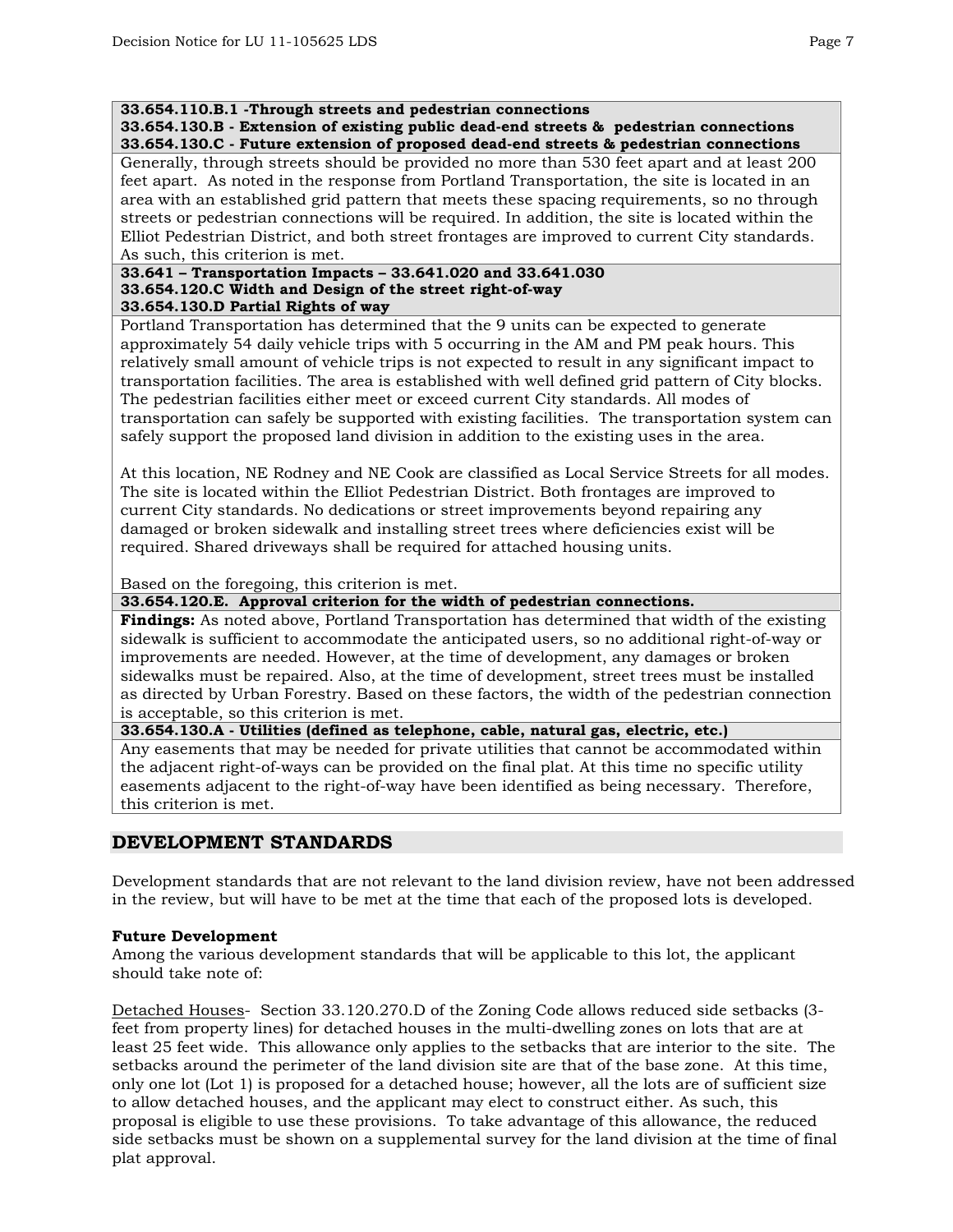Community Design Standards or Design Review: As noted previously, the site is within the Eliot Conservation District, so all new development must comply with the Community Design Standards (33.218); otherwise, the proposal will trigger a Historic Review (33.846). The applicant has indicated the new development will be designed in accordance with the Community Design Standards. No review of these requirements has been conducted for the plans presented for this land division application.

#### **Existing Development**

The former buildings have been removed from on the site (Demolition Permits 11-107457 CO and 11-107461 CO), so the division of the property will not cause the structures to move out of conformance or further out of conformance with the development standard applicable in the R2 zone. Therefore, this land division proposal can meet the requirements of 33.700.015.

# **OTHER TECHNICAL REQUIREMENTS**

Technical decisions have been made as part of this review process. These decisions have been made based on other City Titles, adopted technical manuals, and the technical expertise of appropriate service agencies. These related technical decisions are not considered land use actions. If future technical decisions result in changes that bring the project out of conformance with this land use decision, a new land use review may be required. The following is a summary of technical service standards applicable to this preliminary partition proposal.

| <b>Bureau</b>                         | <b>Code Authority and Topic</b>                       |  |
|---------------------------------------|-------------------------------------------------------|--|
| <b>Water Bureau, 503-823-7404</b>     | Title 21 - Water availability                         |  |
| www.portlandonline.com/water          |                                                       |  |
| Environmental Services, 503-823-7740  | Title 17; 2008 Stormwater Manual                      |  |
| www.portlandonline.com/bes            | Sewer availability & Stormwater Management            |  |
| <b>Fire Bureau, 503-823-3700</b>      | Title 31 Policy B-1 - Emergency Access                |  |
| www.portlandonline.com/fire           |                                                       |  |
| <b>Transportation</b> , 503-823-5185  | Title 17, Transportation System Plan                  |  |
| www.portlandonline.com/transportation | Design of public street                               |  |
| Development Services, 503-823-7300    | Titles 24 – 27, Admin Rules for Private Rights of Way |  |
| www.portlandonline.com/bds            | Building Code, Erosion Control, Flood plain, Site     |  |
|                                       | Development & Private Streets                         |  |

As authorized in Section 33.800.070 of the Zoning Code conditions of approval related to these technical standards have been included in the Administrative Decision on this proposal.

The applicant must meet the requirements of the Fire Bureau in regards to fire hydrant flow and spacing, addressing of structures, and aerial fire department access. These requirements are based on the technical standards of Title 31 and Fire Bureau Policy B-1.

# **CONCLUSIONS**

The applicant has proposed a 9 lot subdivision, as shown on the attached preliminary plan (Exhibit C.2). As discussed in this report, the relevant standards and approval criteria have been met, or can be met with conditions. The primary issues identified with this proposal are:

- Sanitary sewer service extension
- Fire flow, hydrant, addressing, and access

With conditions of approval that address these requirements this proposal can be approved.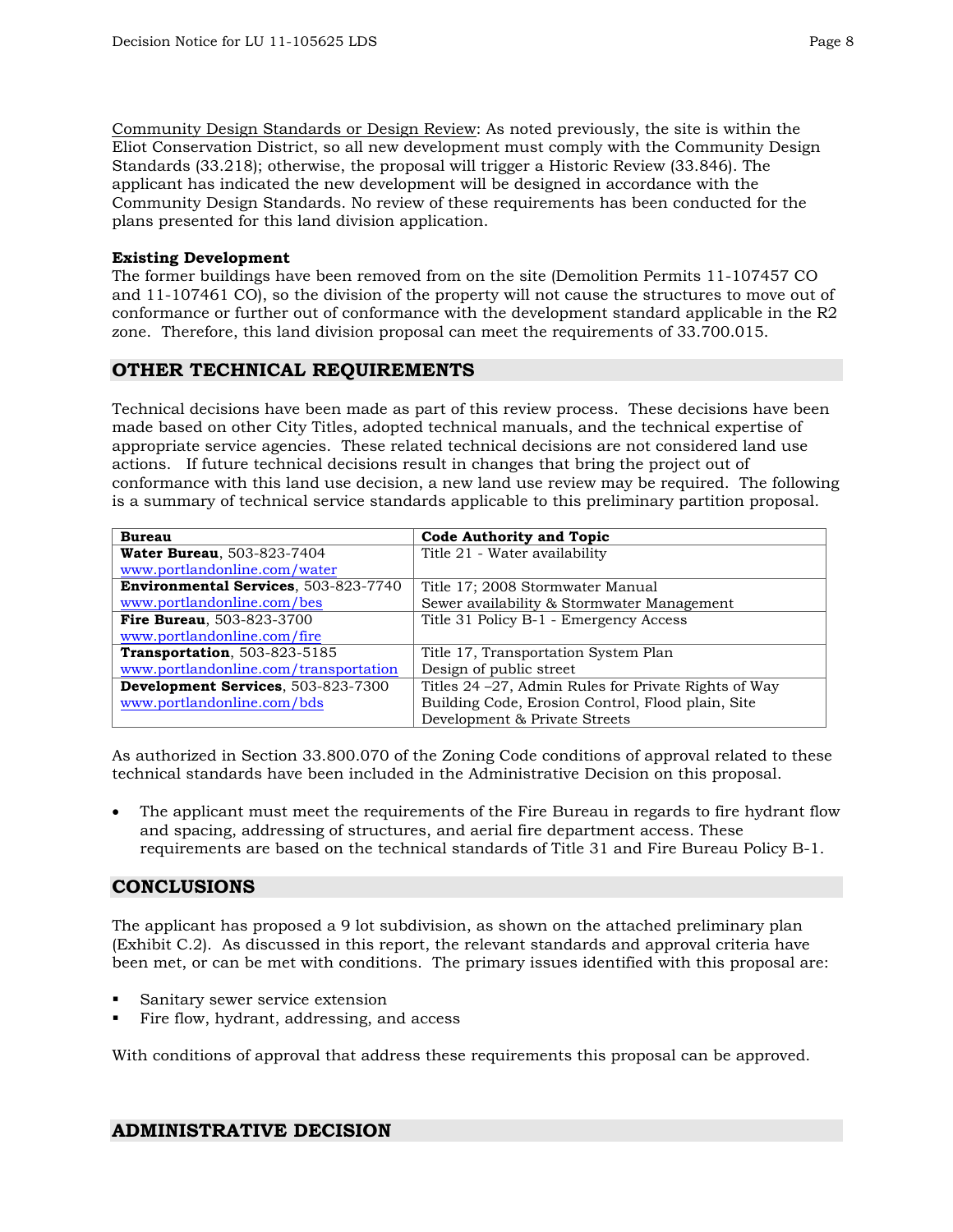**Approval** of a Preliminary Plan for a 9 lot subdivision, which will result in 9 lots for detached or attached houses, as illustrated with Exhibit C.2, subject to the following conditions:

**A. Supplemental Plan.** If the applicant elects to use the provision that allows side setbacks for detached houses to be reduced to 3 feet for lot lines that are interior to the site (33.120.270.D), the reduced side setbacks must be shown on a supplemental survey for the land division at the time of final plat approval. Three copies of an additional supplemental plan must be submitted with the final plat survey for review and approval.

### **B. The following must occur prior to Final Plat approval:**

#### **Utilities**

- 1. The applicant must provide engineered plans, financial guarantees, and engineering fees for the sewer extension in NE Rodney Avenue to the satisfaction of the Bureau of Environmental Services (BES).
- 2. The applicant shall meet the fire flow/water supply and fire hydrant spacing (commercial) requirements to the satisfaction of the Fire Bureau.
- **C. The following conditions are applicable to site preparation and the development of individual lots:**
- 1. The applicant must meet the addressing and aerial fire department access road requirements to the satisfaction of the Fire Bureau.

### **Staff Planner: Kate Green**

Decision rendered by: hahael hayath on April 7, 2011

By authority of the Director of the Bureau of Development Services

#### **Decision mailed April 11, 2011**

**About this Decision.** This land use decision is **not a permit** for development. A Final Plat must be completed and recorded before the proposed lots can be sold or developed. Permits may be required prior to any work. Contact the Development Services Center at 503-823- 7310 for information about permits.

**Procedural Information.** The application for this land use review was submitted on January 21, 2011, and was determined to be complete on **February 9, 2011.**

*Zoning Code Section 33.700.080* states that Land Use Review applications are reviewed under the regulations in effect at the time the application was submitted, provided that the application is complete at the time of submittal or complete within 180 days. Therefore this application was reviewed against the Zoning Code in effect on January 21, 2011.

*ORS 227.178* states the City must issue a final decision on Land Use Review applications within 120-days of the application being deemed complete. The 120-day review period may be waived or extended at the request of the applicant. In this case, the applicant requested that the 120-day review period be extended 14 days (Exhibit A.4). Unless further extended by the applicant, **the 120 days will expire on June 24, 2011.**

**Note: Some of the information contained in this report was provided by the applicant.** As required by Section 33.800.060 of the Portland Zoning Code, the burden of proof is on the applicant to show that the approval criteria are met. The Bureau of Development Services has independently reviewed the information submitted by the applicant and has included this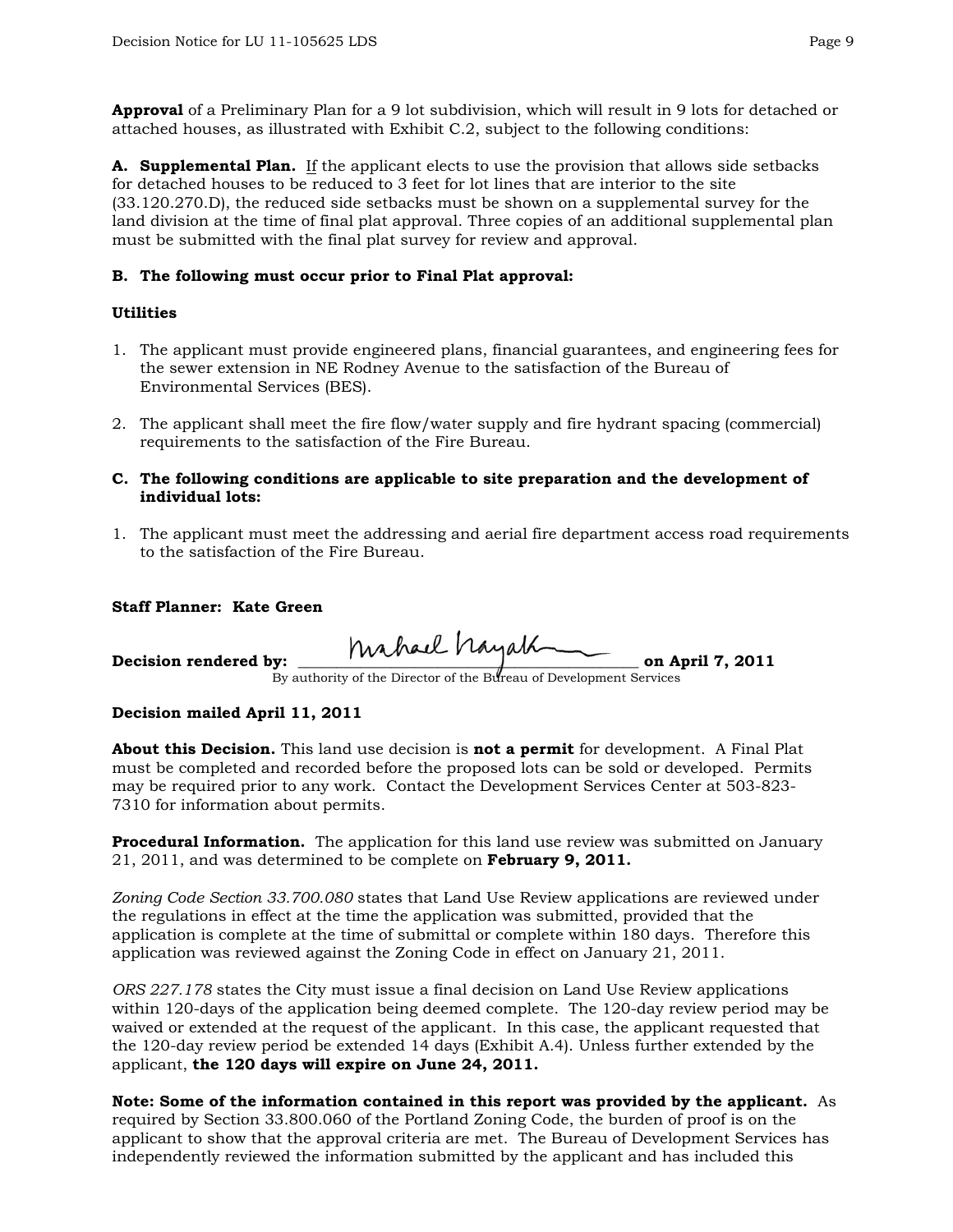information only where the Bureau of Development Services has determined the information satisfactorily demonstrates compliance with the applicable approval criteria. This report is the decision of the Bureau of Development Services with input from other City and public agencies.

**Conditions of Approval.** If approved, this project may be subject to a number of specific conditions, listed above. Compliance with the applicable conditions of approval must be documented in all related permit applications. Plans and drawings submitted during the permitting process must illustrate how applicable conditions of approval are met. Any project elements that are specifically required by conditions of approval must be shown on the plans, and labeled as such.

These conditions of approval run with the land, unless modified by future land use reviews. As used in the conditions, the term "applicant" includes the applicant for this land use review, any person undertaking development pursuant to this land use review, the proprietor of the use or development approved by this land use review, and the current owner and future owners of the property subject to this land use review.

**Appealing this decision.** This decision may be appealed to the Hearings Officer, which will hold a public hearing. Appeals must be filed **by 4:30 PM on April 25, 2011,** at 1900 SW Fourth Avenue. Appeals may be filed Tuesday through Friday on the first floor in the Development Services Center until 3 p.m. After 3 p.m. and on Mondays, appeals must be submitted to the receptionist at the front desk on the fifth floor. **An appeal fee of \$250 will be charged**. The appeal fee will be refunded if the appellant prevails. There is no fee for ONI recognized organizations appealing a land use decision for property within the organization's boundaries. The vote to appeal must be in accordance with the organization's bylaws. Assistance in filing the appeal is available from BDS in the Development Services Center. Please see the appeal form for additional information.

The file and all evidence on this case are available for your review by appointment only. Please contact the receptionist at 503-823-7617 to schedule an appointment. I can provide some information over the phone. Copies of all information in the file can be obtained for a fee equal to the cost of services. Additional information about the City of Portland, city bureaus, and a digital copy of the Portland Zoning Code is available on the internet at [www.ci.portland.or.us](http://www.ci.portland.or.us/) .

**Attending the hearing.** If this decision is appealed, a hearing will be scheduled, and you will be notified of the date and time of the hearing. The decision of the Hearings Officer is final; any further appeal must be made to the Oregon Land Use Board of Appeals (LUBA) within 21 days of the date of mailing the decision, pursuant to ORS 197.620 and 197.830. Contact LUBA at 550 Capitol St. NE, Suite 235, Salem, Oregon 97301 or 1-503-373-1265 for further information.

Failure to raise an issue by the close of the record at or following the final hearing on this case, in person or by letter, may preclude an appeal to the Land Use Board of Appeals (LUBA) on that issue. Also, if you do not raise an issue with enough specificity to give the Hearings Officer an opportunity to respond to it, that also may preclude an appeal to LUBA on that issue.

**Recording the land division.** The final land division plat **must** be submitted to the City **within three years** of the date of the City's final approval of the preliminary plan. This final plat must be recorded with the County Recorder and Assessors Office after it is signed by the Planning Director or delegate, the City Engineer, and the City Land Use Hearings Officer, and approved by the County Surveyor. **The approved preliminary plan will expire unless a final plat is submitted within three years of the date of the City's approval of the preliminary plan.** 

**The Bureau of Development Services is committed to providing equal access to information and hearings. Please notify us no less than five business days prior to the event if you need special accommodations. Call 503-823-7300 (TTY 503- 823-6868).**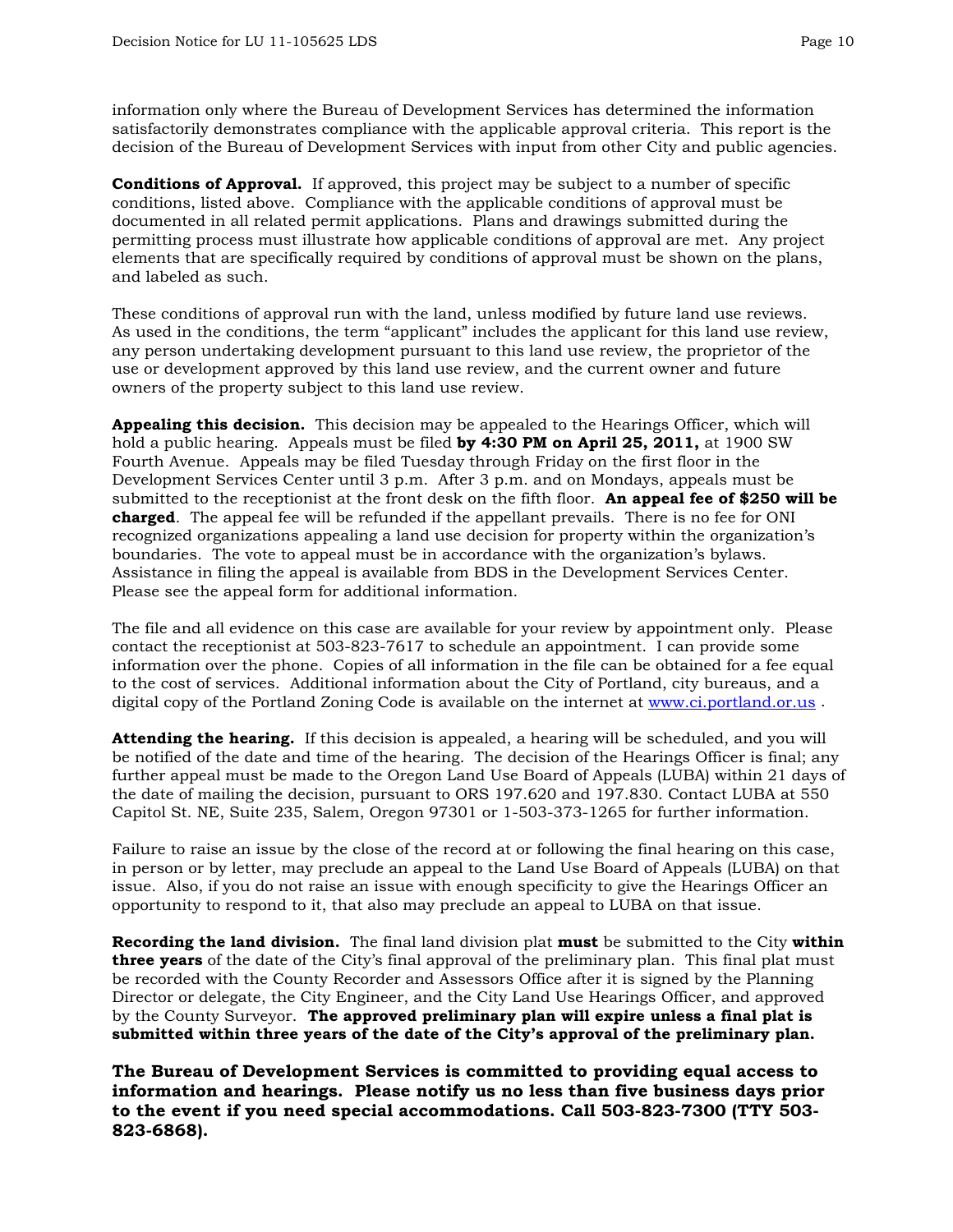## **EXHIBITS**

#### NOT ATTACHED UNLESS INDICATED

- A. Applicant's Statement
	- 1. Supplemental Narrative
	- 2. Stormwater Management Report
	- 3. Report of Geotechnical Engineering Services
	- 4. 120-review timeline extension
- B. Zoning Map (attached)
- C. Plans/Drawings:
	- 1. Site Survey Plan
	- 2. Preliminary Utility Plan (reduced copy attached)
	- 3. Initial Plan Set
- D. Notification information:
	- 1. Mailing list
	- 2. Mailed notice
- E. Agency Responses:
	- 1. Bureau of Environmental Services
	- 2. Bureau of Transportation Engineering and Development Review
	- 3. Water Bureau
	- 4. Fire Bureau
	- 5. Site Development Review Section of BDS
	- 6. Bureau of Parks, Forestry Division
- F. Correspondence:
	- 1. Mike Warwick, Eliot Neighborhood, March 2, 2011, no objections to land division; support for shared driveways and preservation of parking on the street
- G. Other:
	- 1. Original LU Application
	- 2. Site History Research
	- 3. Letter to applicant re: incomplete application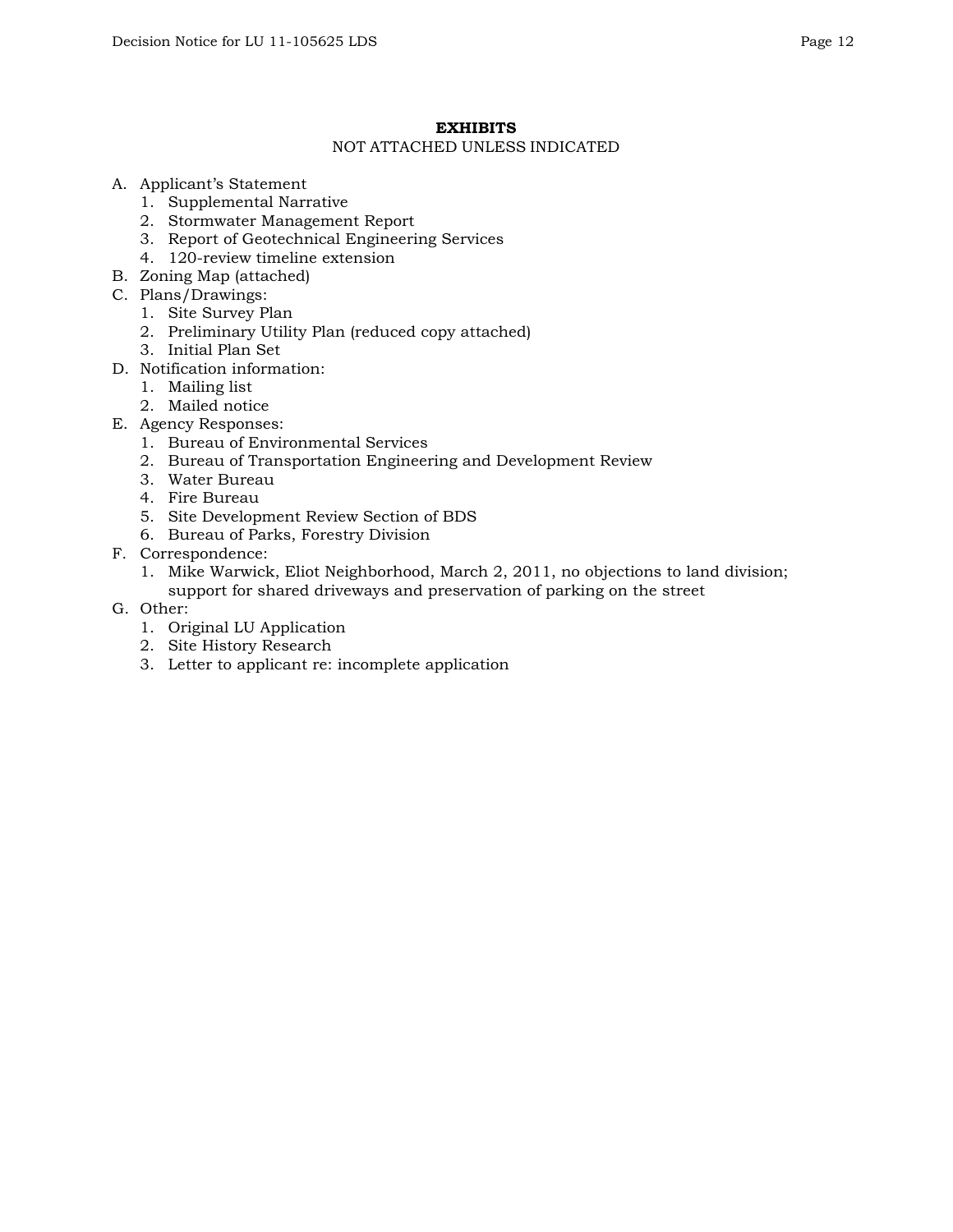